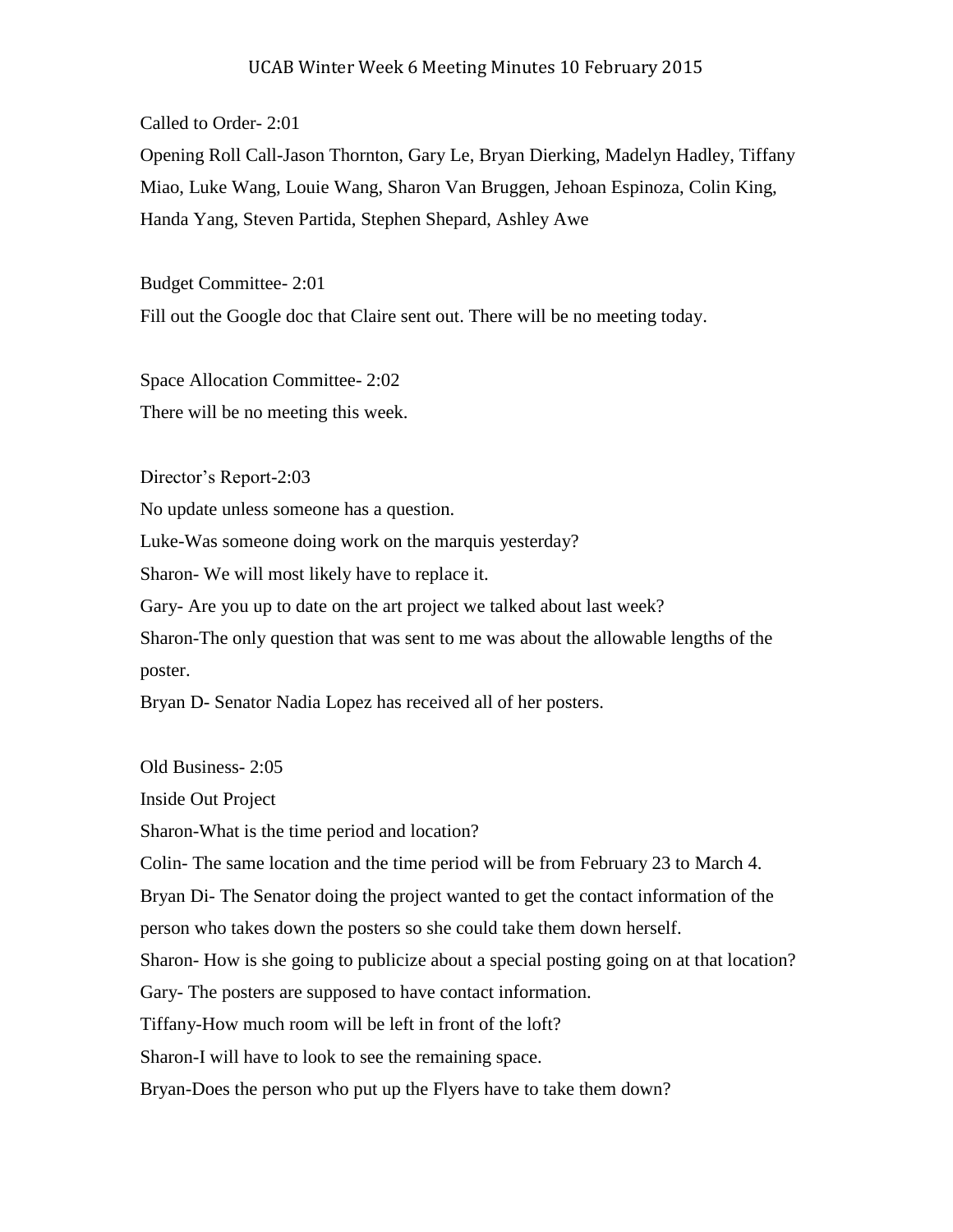## UCAB Winter Week 6 Meeting Minutes 10 February 2015

Sharon-We prefer they do but if they can't a UCEN employee will take them down. Bryan D-I think we should contact the student orgs that are currently using this space about the project and that their posters will be moved. I move to approve the allocation of this space for the Inside Out Project.

Seconded by Gary with no objections.

Approval of Minutes- 2:10

Motion by Bryan Dierking with a second by Luke with no objections.

Public Input-2:14

Fusion

We got funding from the VC EDI. The event is at Rimac on April 18.

Steven-Is the event free?

For undergraduates.

Sharon-Who is doing your tech services?

Core Systems. Sorry the previous information was for the wrong event.

Fusion Kick Off

We invite undergraduate to perform. It is free to undergraduates. The cost for the event is

\$500. The tech fee is around \$200.

Jason-Is the event just for University Centers?

It is free to the public.

Luke-Have you sough funding from other sources?

I don't believe so.

Gary-What is your expected attendance?

A few hundred not including the performers.

Colin-Did you actively seek out alumni participation?

We will publicize to alumni.

Colin-We need your budget and tech fee quote before we can make a decision. If you can not bring it today, we will be go over this next week.

Member Reports- 2:21